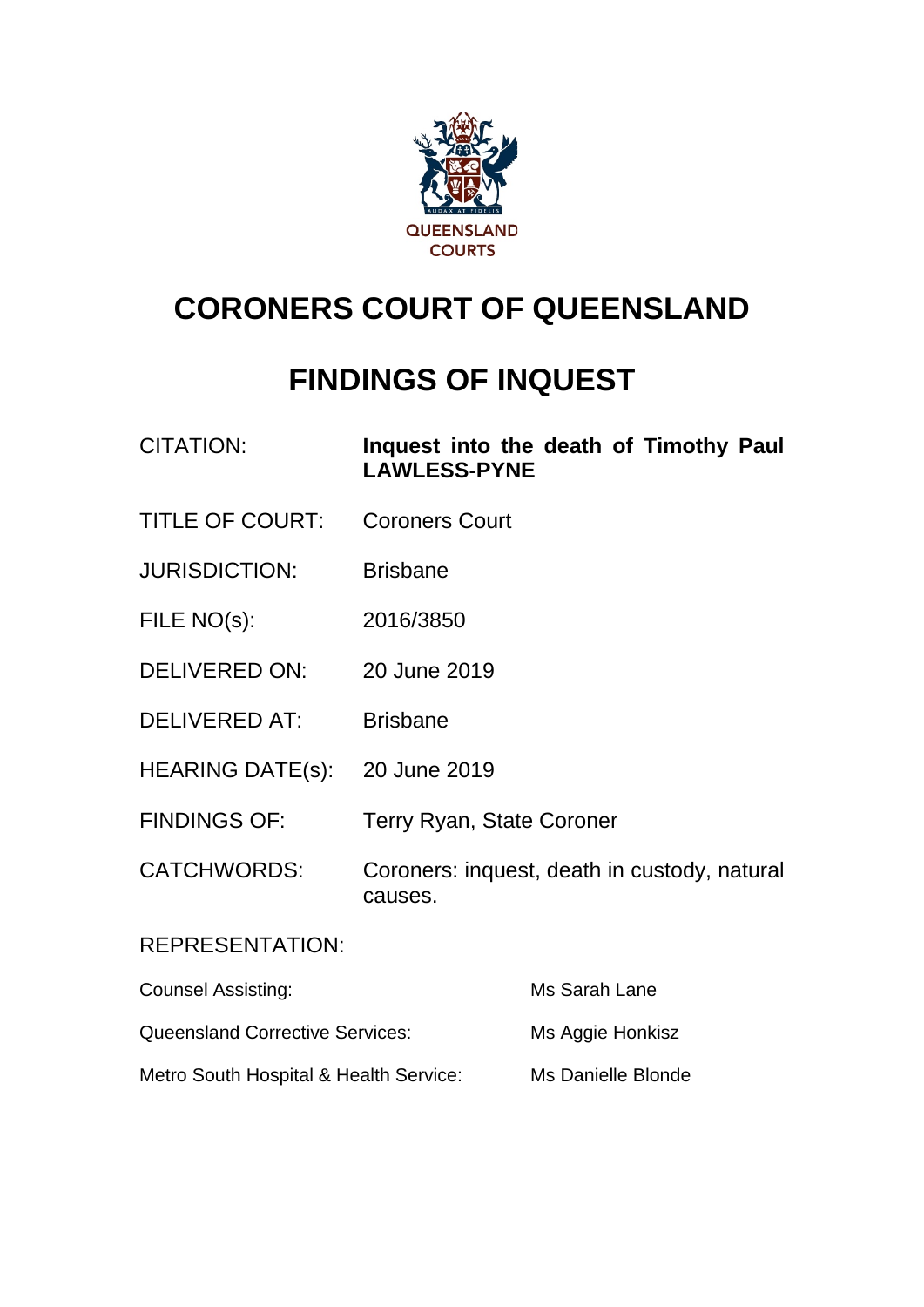## **Contents**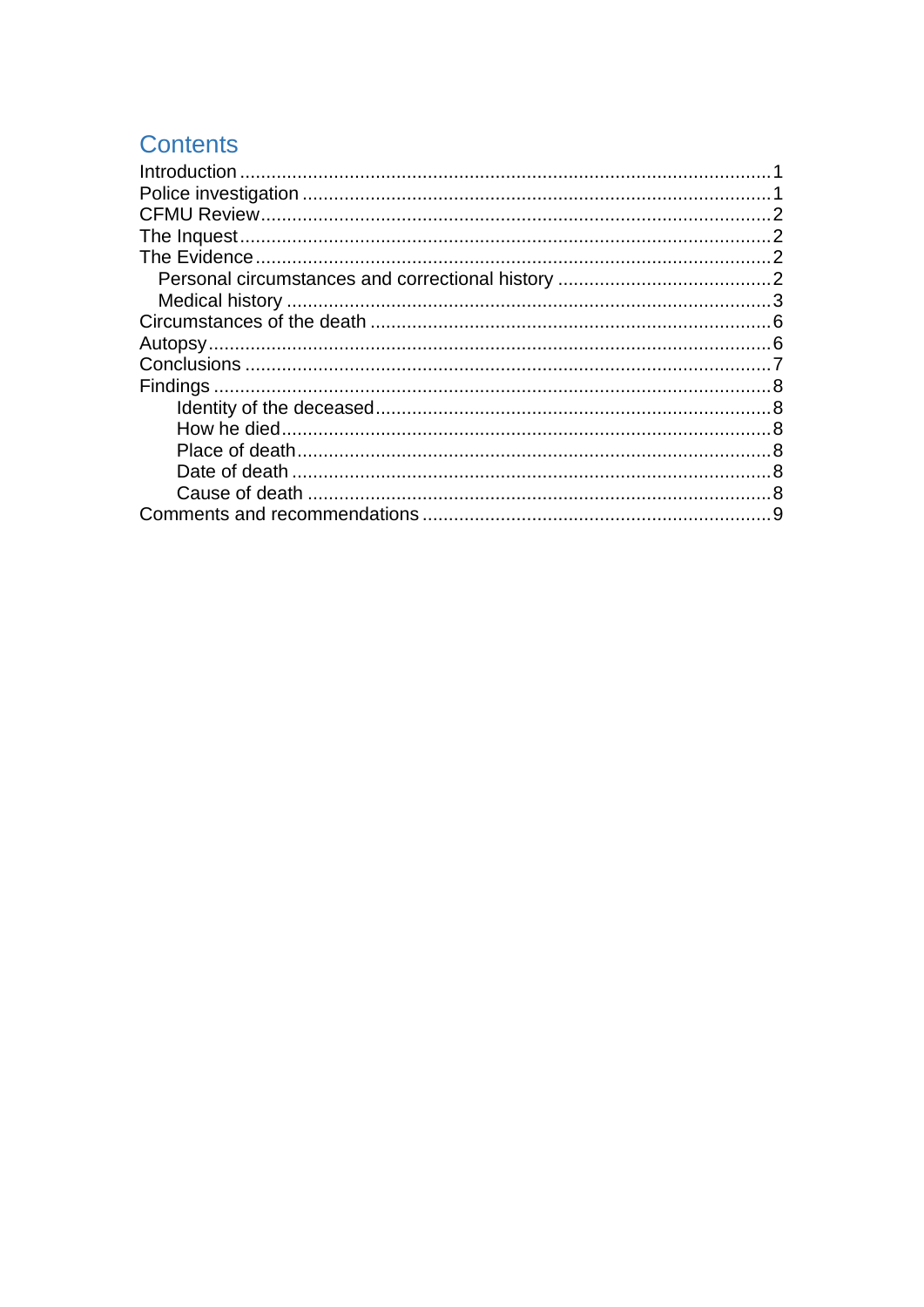### <span id="page-2-0"></span>**Introduction**

1. Timothy Lawless-Pyne was 57 years of age when he died in palliative care at the Princess Alexandra Hospital (PAH) Secure Unit (SU) late on the evening of 14 September 2016. Mr Lawless-Pyne was an inmate at the Woodford Correctional Centre (WCC) where he was serving a term of life imprisonment for murder. He had liver cancer and, on 7 September 2016, was admitted to the PAH with intense pain from secondary bone cancer. Mr Lawless-Pyne died of natural causes from terminal liver cancer, which developed as a result of cirrhosis of the liver and Hepatitis-C infection.

## <span id="page-2-1"></span>**Police investigation**

- 2. An investigation into the circumstances leading to Mr Lawless-Pyne's death was overseen by Detective Senior Constable Amanda Watt from the Queensland Police Service (QPS) Corrective Services Investigation Unit (CSIU). I am satisfied that the investigation was suitably comprehensive in the circumstances.
- 3. After being notified of Mr Lawless-Pyne's death, CSIU officers attended the PAH on 14 September 2016. Mr Lawless-Pyne's correctional records and his medical files from WCC and the PAH were obtained.
- 4. The CSIU investigation was informed by statements from relevant custodial correctional officers and nursing staff at the PAH, and medical officers at the PAH, including Mr Lawless-Pyne's treating gastroenterologist. These statements were tendered at the inquest.
- 5. On the basis of the evidence obtained Detective Senior Constable Watt provided a report dated 3 January 2017 which contained the following conclusions:
	- *1. At the time of the decease's incarceration he was known to have suffered from Hepatitis C, chronic liver disease, cirrhosis of the liver and chronic backache.*
	- *2. The deceased had been receiving medical treatment at the PAH throughout his time of incarceration. In September 2016 the deceased's medical condition became non-responsive to treatment and was considered to be terminal.*
	- *3. The deceased was always afforded medical care for his illness during his time of incarceration within Queensland Correctional Facilities.*
	- *4. QCS staff and Queensland Police Service Officers correctly followed death in custody protocols.*
	- *5. There are no suspicious circumstances surrounding the death of the deceased.*
	- *6. This death is a non-suspicious death.[1](#page-2-2)*

<span id="page-2-2"></span><sup>1</sup> Exhibit A5, p 7.  $\overline{a}$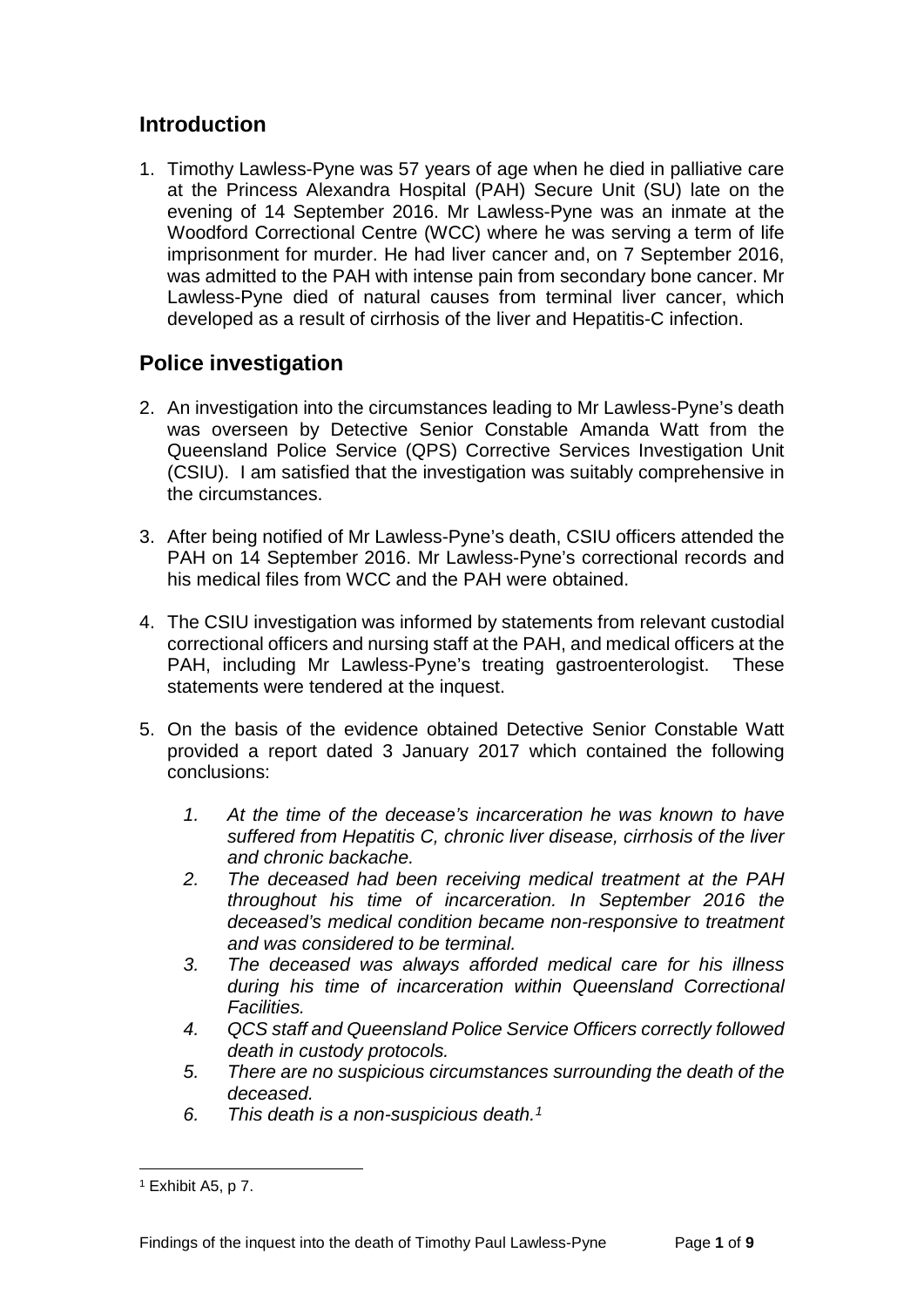## <span id="page-3-0"></span>**CFMU Review**

- 6. At the request of the Coroners Court, Dr Katharine Robinson, forensic medical officer, Clinical Forensic Medicine Unit (CFMU) examined the autopsy report and Mr Lawless-Pyne's medical records. Dr Robinson was asked to comment on the health care which was provided to Mr Lawless-Pyne in the twelve months leading up to his death.
- 7. Dr Robinson had no concerns regarding the quality of the care provided to Mr Lawless-Pyne at the PAH or the WCC. She noted that Mr Lawless-Pyne received aggressive treatment of his malignancy and all available treatment options were considered throughout his illness. He had been followed closely by the Gastroenterology and Hepatology team at the PAH.
- 8. Dr Robinson noted that as medical complications developed as Mr Lawless-Pyne's disease was progressing, he was transferred from the correctional facility to the PAH in a timely fashion and had a number of interventions to manage his tumour and the complications arising from it (including TACE and variceal ligation). She said that Mr Lawless-Pyne deteriorated fairly rapidly in September 2016, when it had been recognised that he had advanced hepatocellular carcinoma, which was both totally invasive and associated with bony metastases.
- 9. Dr Robinson considered that Mr Lawless-Pyne's timely admission to the PAH in September 2016 for investigation of the bone pain in his clavicle meant that he was well-placed to receive end-of-life care after his sudden deterioration. She concluded that "*the care received by Mr Lawless-Pyne from the time of his diagnosis with hepatocellular carcinoma until his death was of a very high standard"*. [2](#page-3-4)

## <span id="page-3-1"></span>**The Inquest**

10.As Mr Lawless-Pyne died in custody, an inquest was required by s 27 of the Coroners *Act 2003*. The inquest was held on 20 June 2019. All of the statements, medical records and material gathered during the investigation into Mr Lawless-Pyne's death were tendered to the court. Counsel Assisting proceeded immediately to submissions in lieu of any oral testimony being heard.

## <span id="page-3-2"></span>**The Evidence**

#### <span id="page-3-3"></span>*Personal circumstances and correctional history*

11.Mr Lawless-Pyne was born on 30 April 1959 in Gayndah, Queensland. He was survived by his mother, Moira, his sister, Margot, and two brothers.<sup>[3](#page-3-5)</sup> I extend my condolences to Mr Lawless-Pyne's family.

<span id="page-3-4"></span><sup>2</sup> Exhibit B5, pp 6 - 7.

<span id="page-3-5"></span> $3$  Exhibit B2, paras  $4 - 8$ .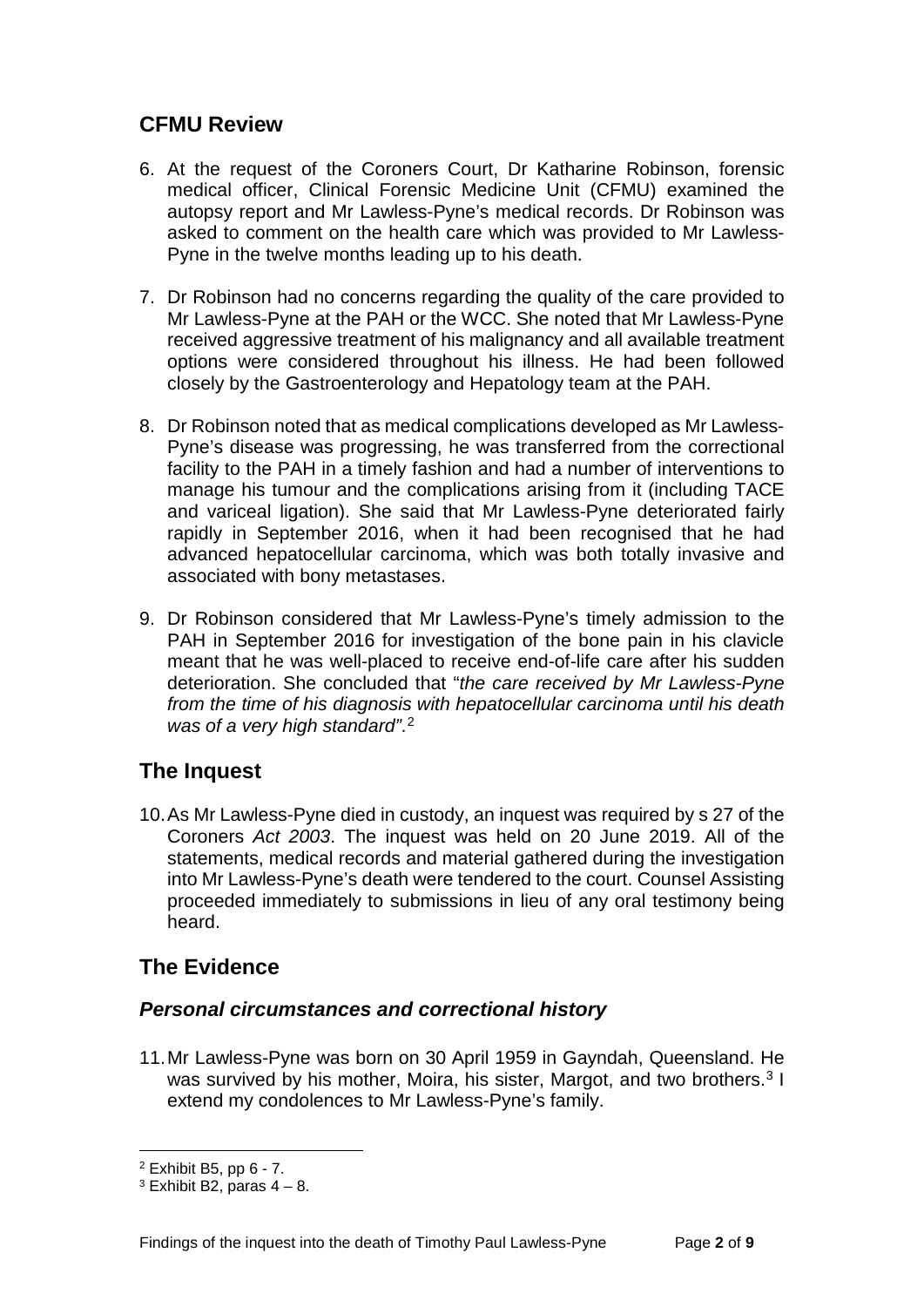- 12.Mr Lawless-Pyne was reported to have developed a drug habit when he was aged 16 years. He was a heroin user, and also used other drugs including marijuana and alcohol. His sister said that in his mid-twenties, Mr Lawless-Pyne was diagnosed with a marijuana induced bipolar disorder.<sup>[4](#page-4-1)</sup>
- 13.Mr Lawless-Pyne's drug taking led him into contact with the criminal justice system. In 1978, when he was aged 19, he was convicted of cultivating and possessing a prohibited plant. From that time on, Mr Lawless-Pyne engaged in offending behaviour on a regular basis, with intermittent periods of imprisonment. He was first sentenced to imprisonment in 1981 when he received nine months for the offences of grievous bodily harm and wounding. Mr Lawless-Pyne's criminal history shows that the seriousness of his offending escalated over the course of his life, culminating in a sentence of life imprisonment for murder on 30 April 1998, which was his fourth period of incarceration in adult prison. He later committed two further offences in prison: an assault occasioning bodily harm in 2002, and possessing a prohibited article in 2004.[5](#page-4-2)

#### <span id="page-4-0"></span>*Medical history*

- 14.In 2003, Mr Lawless Pyne was admitted to the PAHSU and was diagnosed with chronic hepatitis C infection. Mr Lawless-Pyne would later tell his doctors that, prior to his most recent imprisonment, he was injecting 4 grams of heroin and drinking 1.5 litres of rum each day.[6](#page-4-3) The hepatitis C infection, along with his previous excessive alcohol consumption, led to the development of liver disease. In 2005, a liver biopsy confirmed that Mr Lawless-Pyne had developed cirrhosis of the liver. After this diagnosis, Mr Lawless-Pyne was admitted to the PAH every six months for endoscopies and ultrasounds so that his doctors could screen for complications arising from the cirrhosis.
- 15.In 2008, Mr Lawless-Pyne was undertaking an undergraduate degree in Biological Science from prison. Around this time he was also suffering severe back and neck pain due to osteoarthritic changes in his vertebrae. It was difficult for doctors to prescribe pain relief for Mr Lawless-Pyne as many analgesics were ineffective, or would have adversely affected his liver.[7](#page-4-4)
- 16.In 2009, Mr Lawless-Pyne was given a course of antiviral therapy for the hepatitis C, but the infection did not respond to this treatment. Mr Lawless-Pyne's treating doctors continued their regular testing for complications. In 2014, an ultrasound showed two small lesions on Mr Lawless-Pyne's liver. The lesions were not, at that stage, big enough to be considered hepatocellular carcinomas (HCC), but it was possible that the lesions could grow and/or that others could form. At that time, Mr Lawless-Pyne's treating doctor in the PAHSU was Dr Graeme MacDonald. Dr MacDonald ordered that the next scan take place in three rather than six months. That scan

<sup>4</sup> Exhibit B2, paras 10 - 11.  $\overline{a}$ 

<span id="page-4-2"></span><span id="page-4-1"></span><sup>5</sup> Exhibit C1.

<span id="page-4-3"></span><sup>6</sup> Exhibit D2.15, p 218.

<span id="page-4-4"></span><sup>7</sup> Exhibit D2.15, p 208, 218, and 235.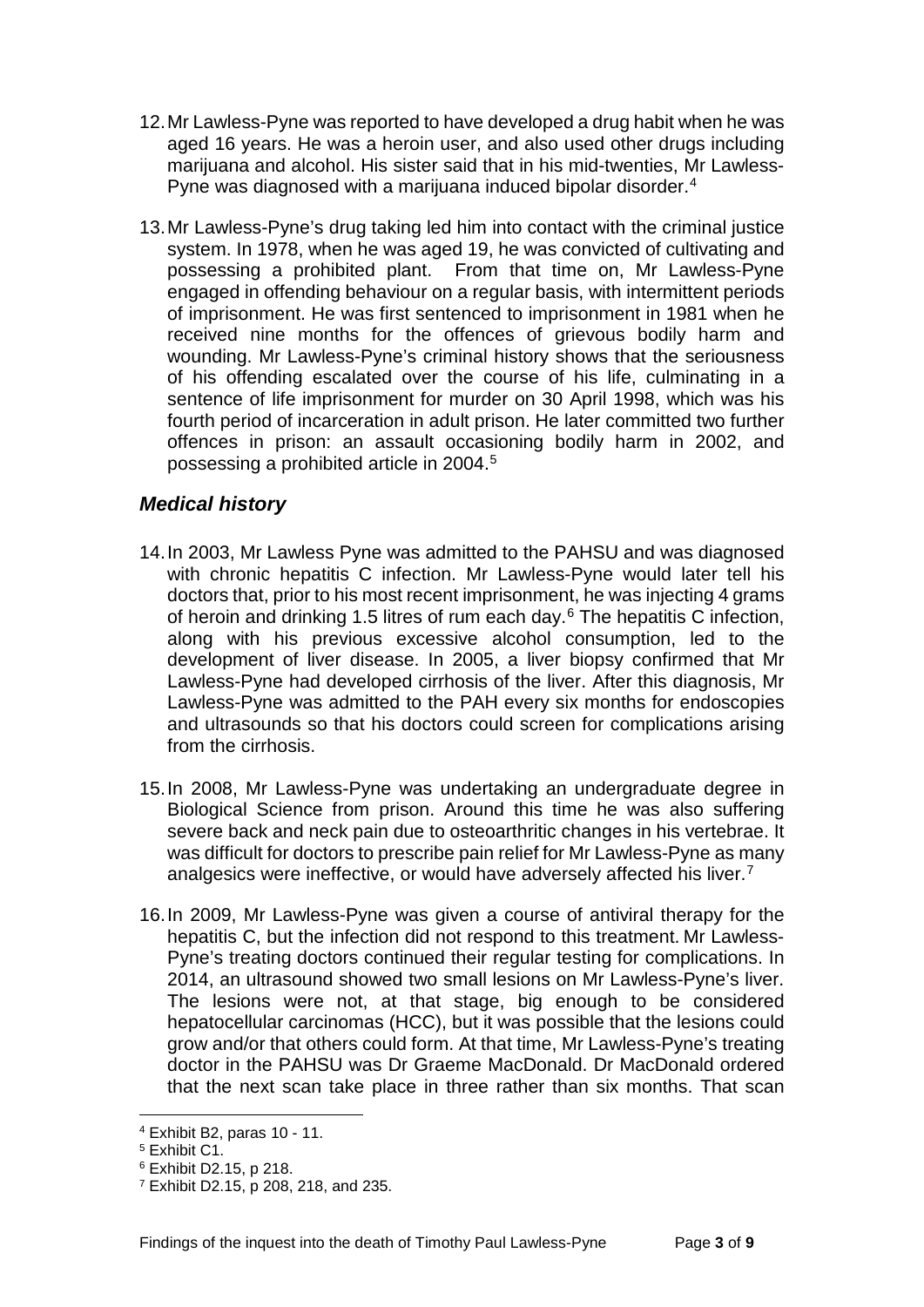showed that one of the lesions had grown, and a subsequent MRI suggested that the lesions were "almost certainly HCC".<sup>[8](#page-5-0)</sup>

- 17.Mr Lawless-Pyne had kept in contact with his sister, Ms Perkins, by letter from prison. Ms Perkins recalls that in around 2014, Mr Lawless-Pyne advised her that he had developed liver cancer and that the treatment he was undergoing was no longer effective.<sup>[9](#page-5-1)</sup>
- 18.Mr Lawless-Pyne was assessed for suitability for surgery, radiotherapy or chemotherapy. His liver was not considered healthy enough to tolerate surgery, and the lesions were located in an area that would be difficult to target with radiotherapy.
- 19.Mr Lawless-Pyne proceeded with chemotherapy by way of transarterial chemoembolization (TACE), and was given his first treatment in March 2015. TACE is a therapy which is used to prolong life, but cannot cure HCC. The TACE therapy appeared to be successful for a while, but in August 2015 Mr Lawless-Pyne suffered the first of a number of oesophageal variceal haemorrhages (bleeding from veins in his lower oesophagus), a known complication of advanced liver disease. He also began having issues with other complications, including hepatic encephalopathy (altered level of consciousness due to liver disease) and thrombocytopaenia (low platelet count leading to bleeding).[10](#page-5-2)
- 20.Dr MacDonald continued Mr Lawless-Pyne's three monthly scans, and in March 2016 an MRI showed that his HCC had progressed to the point that he had lesions in every liver segment. A second round of TACE in April 2016 did not achieve good results.<sup>[11](#page-5-3)</sup>
- 21.In June 2016, Mr Lawless-Pyne, with the assistance of the Prisoners Legal Service, was in the process of filing an Exceptional Circumstances application for parole given the advanced nature of his condition. His application was supported by Dr Rajendra Prakash, a Visiting Medical Officer (VMO) at WCC who had treated Mr Lawless-Pyne since 2008.[12](#page-5-4)
- 22.In July 2016, scans showed that Mr Lawless-Pyne's HCC had dramatically progressed, and that the lesions had extended into the left portal vein of his liver. His treating team considered that the HCC had advanced to the point that no further therapy was possible.<sup>[13](#page-5-5)</sup>
- 23.In August 2016, Dr Prakash discussed with Mr Lawless-Pyne the fact that he had advanced HCC and various complications arising from that condition. Dr Prakash advised Mr Lawless-Pyne to consider making

<sup>8</sup> Exhibit B1, pp 1 - 2.  $\overline{a}$ 

<span id="page-5-1"></span><span id="page-5-0"></span><sup>9</sup> Exhibit B2, para 16.

<span id="page-5-2"></span> $10$  Exhibit B1, p 2.

<span id="page-5-3"></span><sup>11</sup> Exhibit B1, p 2.

<span id="page-5-4"></span><sup>12</sup> Exhibit D1, pp 167 – 168, 171 - 172.

<span id="page-5-5"></span><sup>13</sup> Exhibit B5, paras 22 - 23.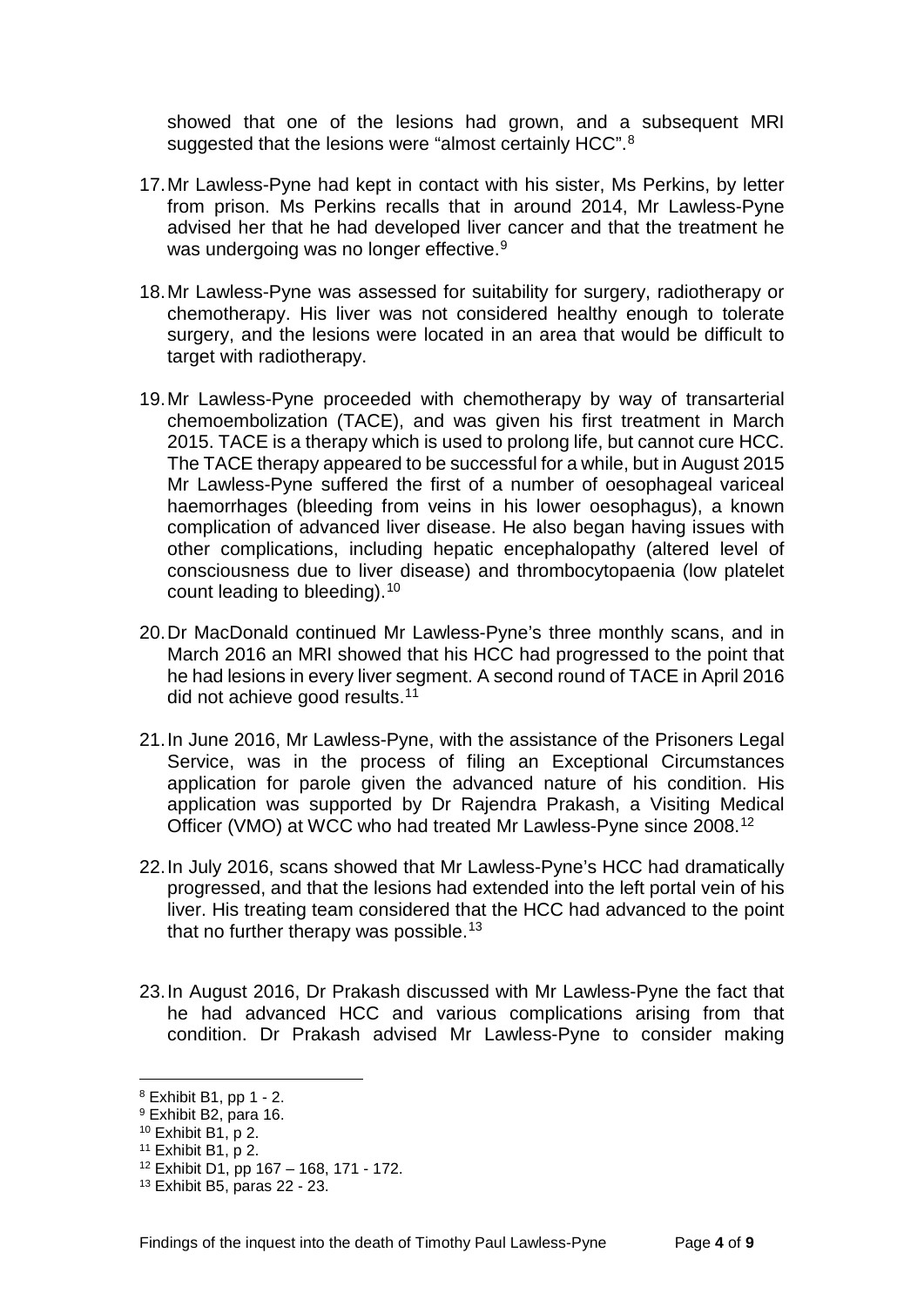arrangements regarding his will, power of attorney, acute resuscitation plan and advanced care directives. Dr Prakash said that Mr Lawless-Pyne told him that he "believed that he would be released from prison soon, and preferred to make those arrangements after release from prison".[14](#page-6-0)

- 24.Ms Perkins recalled Mr Lawless-Pyne writing in 2016 that his treatment had become ineffective and would be ceased. He informed her that the cancer had spread to his spleen and bones.<sup>[15](#page-6-1)</sup>
- 25.By September 2016, Mr Lawless-Pyne was experiencing ongoing pain in his right upper abdomen, as well as pain in his left collarbone. He was admitted to the PAHSU on 7 September for a bone scan. The scan showed that Mr Lawless-Pyne was experiencing pain in his collar bone because he had developed a tumour in the bone. On 9 September 2016, doctors discussed Mr Lawless-Pyne's condition with him, and advised him that the cancer was advanced and incurable. Mr Lawless-Pyne was advised to make arrangements regarding his will and other affairs.<sup>[16](#page-6-2)</sup> That day Mr Lawless-Pyne called his sister and told her that the doctors at the PAHSU had said that he had four days to live.<sup>[17](#page-6-3)</sup>
- 26.Mr Lawless-Pyne's treating team referred him to palliative care, where the focus was to manage his pain levels and ensure that he was comfortable. [18](#page-6-4) Mr Lawless-Pyne was reviewed by the Radiation Oncology specialists, and plans were made for him to undergo palliative radiotherapy on 14 September 2016.<sup>[19](#page-6-5)</sup>
- 27.On 10 September 2016, Ms Perkins visited Mr Lawless-Pyne along with their mother. Ms Perkins said that Mr Lawless Pyne "appeared to be lucid and calm and accepting of his situation" and that he "had a wonderful rapport with the nursing staff".<sup>[20](#page-6-6)</sup>

<span id="page-6-0"></span><sup>14</sup> Exhibit B3, para 19.

<span id="page-6-1"></span><sup>15</sup> Exhibit B2, para 17.

<span id="page-6-2"></span><sup>16</sup> Exhibit D2.12, pp 55 - 56.

<span id="page-6-3"></span><sup>&</sup>lt;sup>17</sup> Exhibit B1, p 2; Exhibit B2 – paras  $18 - 19$ ; and Exhibit B5, para 24.

<span id="page-6-4"></span><sup>18</sup> Exhibit B5, paras 26 - 28.

<span id="page-6-5"></span><sup>19</sup> Exhibit B1, p 2.

<span id="page-6-6"></span> $20$  Exhibit B2, paras  $20 - 21$ .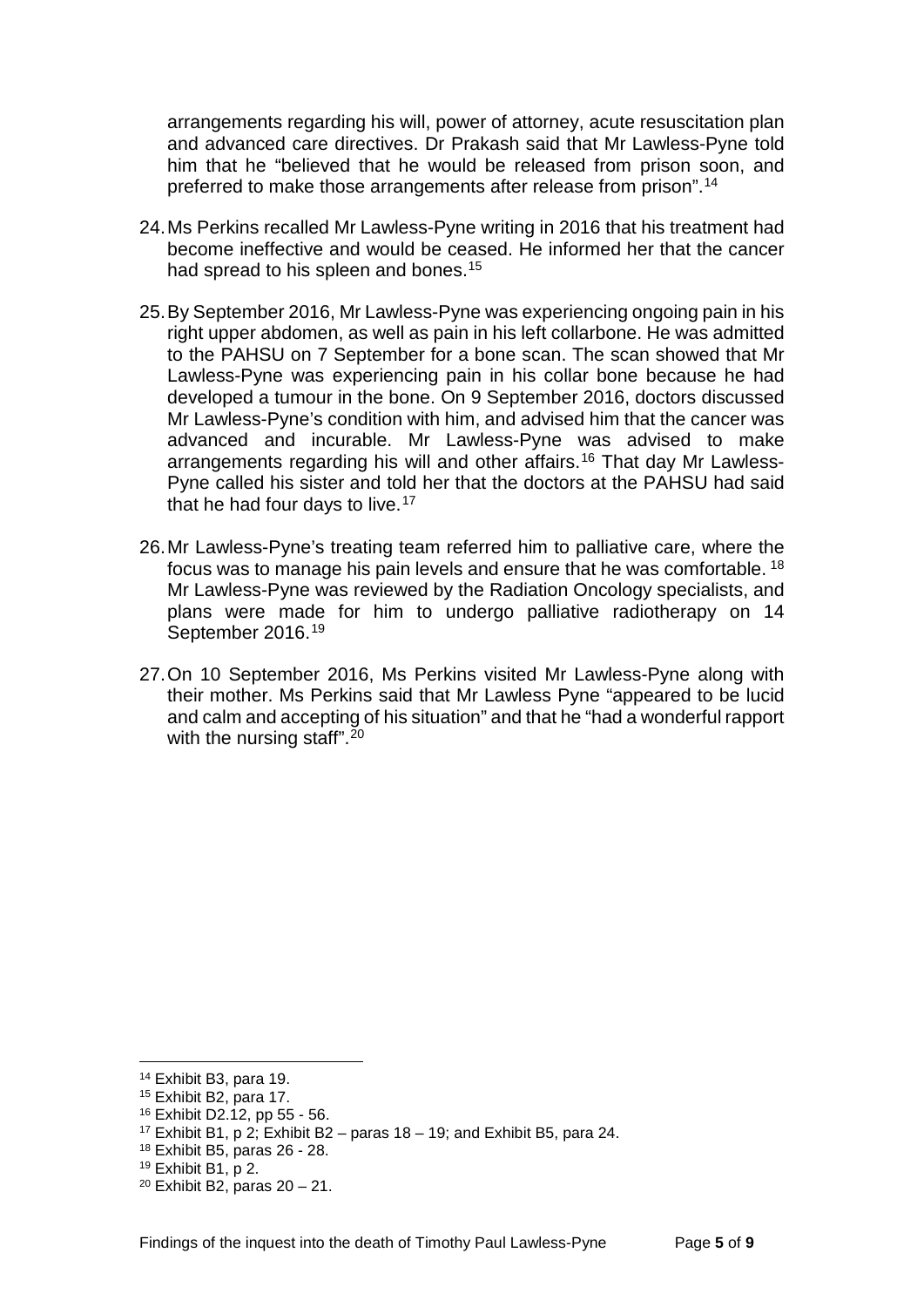### <span id="page-7-0"></span>**Circumstances of the death**

- 28.On 13 September 2016, Mr Lawless-Pyne's condition deteriorated. He suffered rectal bleeding in the morning and, later in the day, had blood in his vomit. His blood pressure dropped and he began to lose consciousness.[21](#page-7-2)
- 29.Hospital staff contacted Ms Perkins and advised her that Mr Lawless-Pyne was very unwell. At around 1:00pm that day, Ms Perkins visited the hospital with her mother. When they went to Mr Lawless-Pyne's room he was unconscious. Dr MacDonald discussed Mr Lawless-Pyne's condition with his family, and advised that there was nothing more they could do "apart from keep [Mr Lawless-Pyne] comfortable and pain free".<sup>[22](#page-7-3)</sup>
- 30.On 14 September 2016, Mr Lawless-Pyne was still unresponsive. Ms Perkins and her mother spent the day at his bedside and left in the afternoon.[23](#page-7-4) Corrective Services Officer (CSO) Storm Wilson began his shift outside Mr Lawless-Pyne's room that afternoon at 5:30pm. CSO Wilson noted that Mr Lawless-Pyne was unconscious but breathing and observed nursing staff entering regularly to conduct observations. Just before 10:25pm, CSO Wilson noticed a change in Mr Lawless-Pyne's breathing, and immediately notified nursing staff. While the nursing staff were attending to Mr Lawless-Pyne, CSO Wilson heard Mr Lawless-Pyne's breathing slow and then stop[.24](#page-7-5)
- 31.At 1:00am on 15 September 2016 Dr Pirathaban Sivabalan attended Mr Lawless-Pyne and certified that he had passed away at 10:25pm on 14 September 2016.[25](#page-7-6)
- 32.After Mr Lawless-Pyne passed away, his mother wrote a letter to the staff at the PAHSU thanking them "for the wonderful care that they gave" Mr Lawless-Pyne over the years and particularly in his final days".<sup>[26](#page-7-7)</sup>

#### <span id="page-7-1"></span>**Autopsy**

33.On 16 September 2016, Senior Forensic Pathologist, Dr Nathan Milne conducted an autopsy consisting of an external examination of the body, blood tests, a whole body CT scan and a review of Mr Lawless-Pyne's medical records. The CT scan showed a tumour on Mr Lawless-Pyne's left clavicle, and changes in the liver consistent with Mr Lawless-Pyne's diagnoses of Hepatitis C, cirrhosis and liver cancer.

<span id="page-7-2"></span><sup>21</sup> Exhibit B5, para 27.

<span id="page-7-3"></span><sup>22</sup> Exhibit B2, para 17.

<span id="page-7-4"></span><sup>23</sup> Exhibit B2, para 25.

<span id="page-7-5"></span><sup>&</sup>lt;sup>24</sup> Exhibit B4, paras  $4 - 10$  and Exhibit B4.1, p 6.

<sup>25</sup> Exhibit D2.12, p 35.

<span id="page-7-7"></span><span id="page-7-6"></span><sup>26</sup> Exhibit B2, para 29.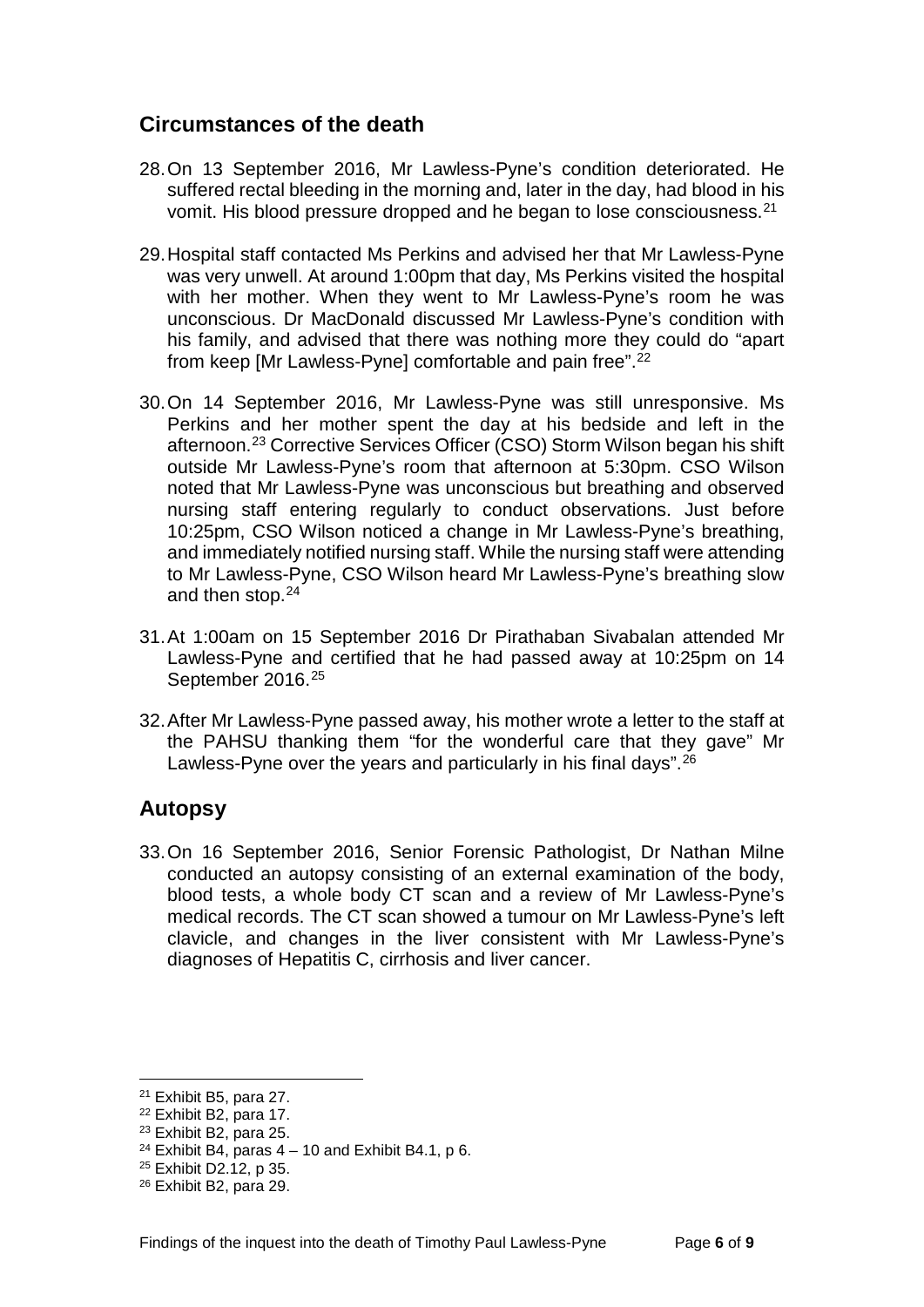- *34.*Dr Milne concluded that the cause of death was bleeding within the gastrointestinal tract, which was clinically considered most likely to be due to Mr Lawless-Pyne's known oesophageal varices. Dr Milne noted that the varices had developed as a complication of his liver disease which included cirrhosis and advanced hepatocellular carcinoma, and that his cirrhosis had initially been due to an infection with hepatitis C virus*.[27](#page-8-1)*
- 35.Dr Milne concluded that the cause of death was:

1(a) Bleeding oesophageal varices, *due to, or as a consequence of,* 1(b) Cirrhosis and metastatic hepatocellular carcinoma, *due to, or as a consequence of*, 1(c) Hepatitis C virus infection.[28](#page-8-2)

36.Toxicology results were negative for alcohol and illicit drugs, and showed only therapeutic quantities of the medications that Mr Lawless-Pyne had been prescribed or that were administered to him at the PAHSU.<sup>29</sup> Dr Milne noted that the quantity of morphine detected was at a potentially lethal level, but that this was "not unexpected in a palliative setting".<sup>[30](#page-8-4)</sup>

#### <span id="page-8-0"></span>**Conclusions**

- 37.Mr Lawless-Pyne's death was the subject of a police investigation. That investigation has been considered by me and I accept that the death was from natural causes with no suspicious circumstances associated with it.
- 38.On the basis of Dr Robinson's opinion, I am satisfied that Mr Lawless-Pyne was given appropriate medical care by staff at WCC and at the PAH while he was admitted there. His death could not reasonably have been prevented.
- 39.It is a recognised principle that the health care provided to prisoners should not be off a lesser standard than that provided to other members of the community. The evidence tendered at the inquest established the adequacy of the medical care provided to Mr Lawless-Pyne when measured against this benchmark.
- 40.In considering this matter, I also had the benefit of written submissions from QCS, who advised that they agreed with the findings of Detective Senior Constable Watt and the opinion of Dr Robinson.

<span id="page-8-1"></span><sup>27</sup> Exhibit A4, p 5.

<span id="page-8-2"></span> $28$  Exhibit A4 – Autopsy Report, p 5.

<span id="page-8-3"></span><sup>29</sup> Exhibit A3 – Toxicology Certificate

<span id="page-8-4"></span> $30$  Exhibit A4 – Autopsy Report, p 5.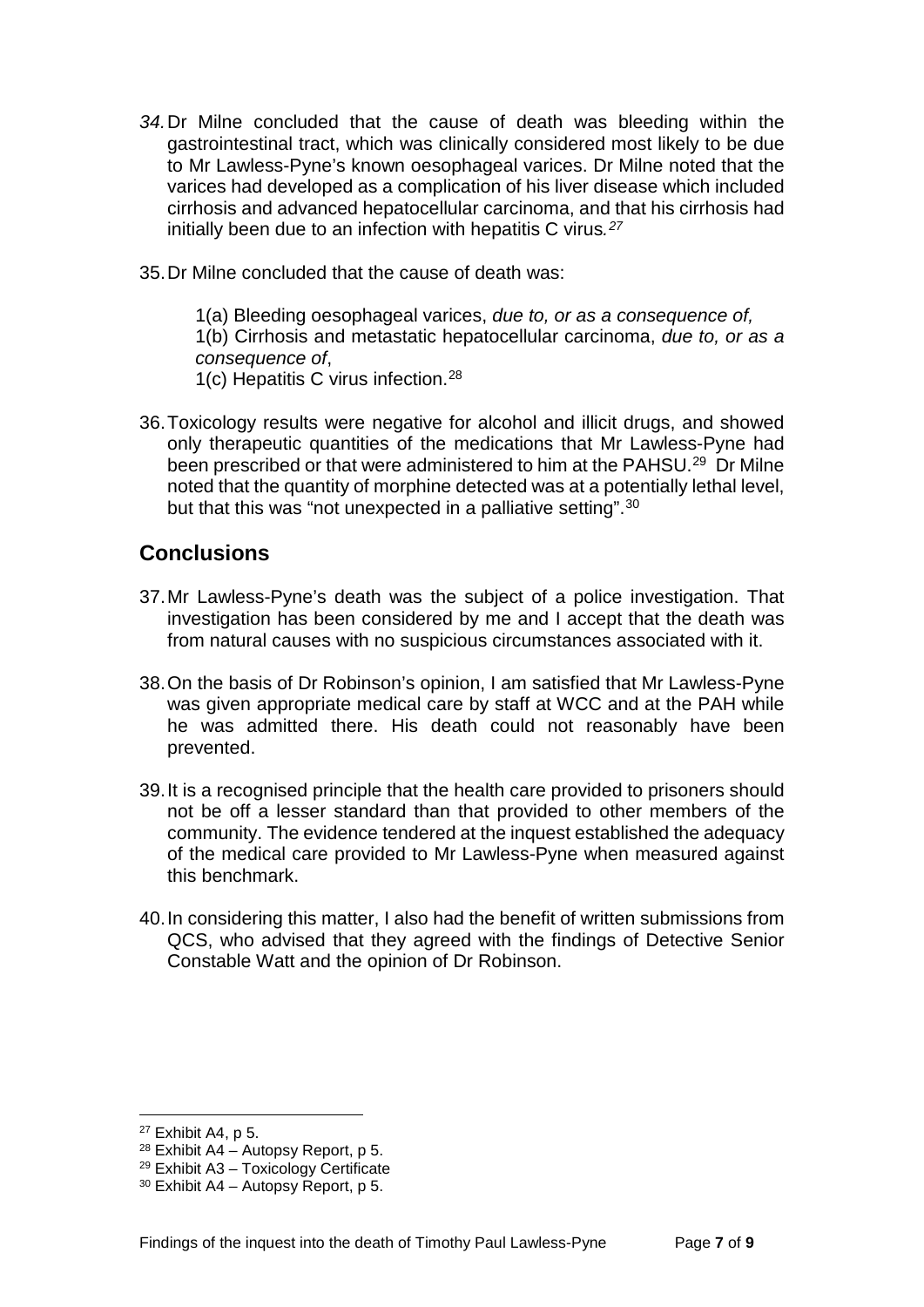## <span id="page-9-0"></span>**Findings**

41.I am required to find, as far as is possible, the medical cause of death, who the deceased person was and when, where and how he came by his death. After considering all of the evidence, including the material contained in the exhibits, I am able to make the following findings:

#### <span id="page-9-1"></span>**Identity of the deceased - Timothy Lawless-Pyne**

- <span id="page-9-2"></span>**How he died -** Mr Lawless-Pyne was serving a life sentence for murder and had been in custody for nearly 19 years. From 2003, he was known to have hepatitis C, and chronic liver disease as a consequence of hepatitis C and alcohol consumption. He was transferred from the Woodford Correctional Centre to the Princess Alexandra Hospital Secure Unit seven days before his death in response to chronic pain associated with multifocal hepatocellular carcinoma. He was given palliative treatment and comfort care after consultation with his family.
- <span id="page-9-3"></span>**Place of death -** Princess Alexandra Hospital, 199 Ipswich Road, Woolloongabba in the State of Queensland.
- <span id="page-9-4"></span>**Date of death -** 14 September 2016.

<span id="page-9-6"></span><span id="page-9-5"></span>**Cause of death -** The medical cause of death was: 1(a) Bleeding oesophageal varices, due to, or as a consequence of, 1(b) Cirrhosis and metastatic hepatocellular carcinoma, due to, or as a consequence of, 1(c) Hepatitis C virus infection